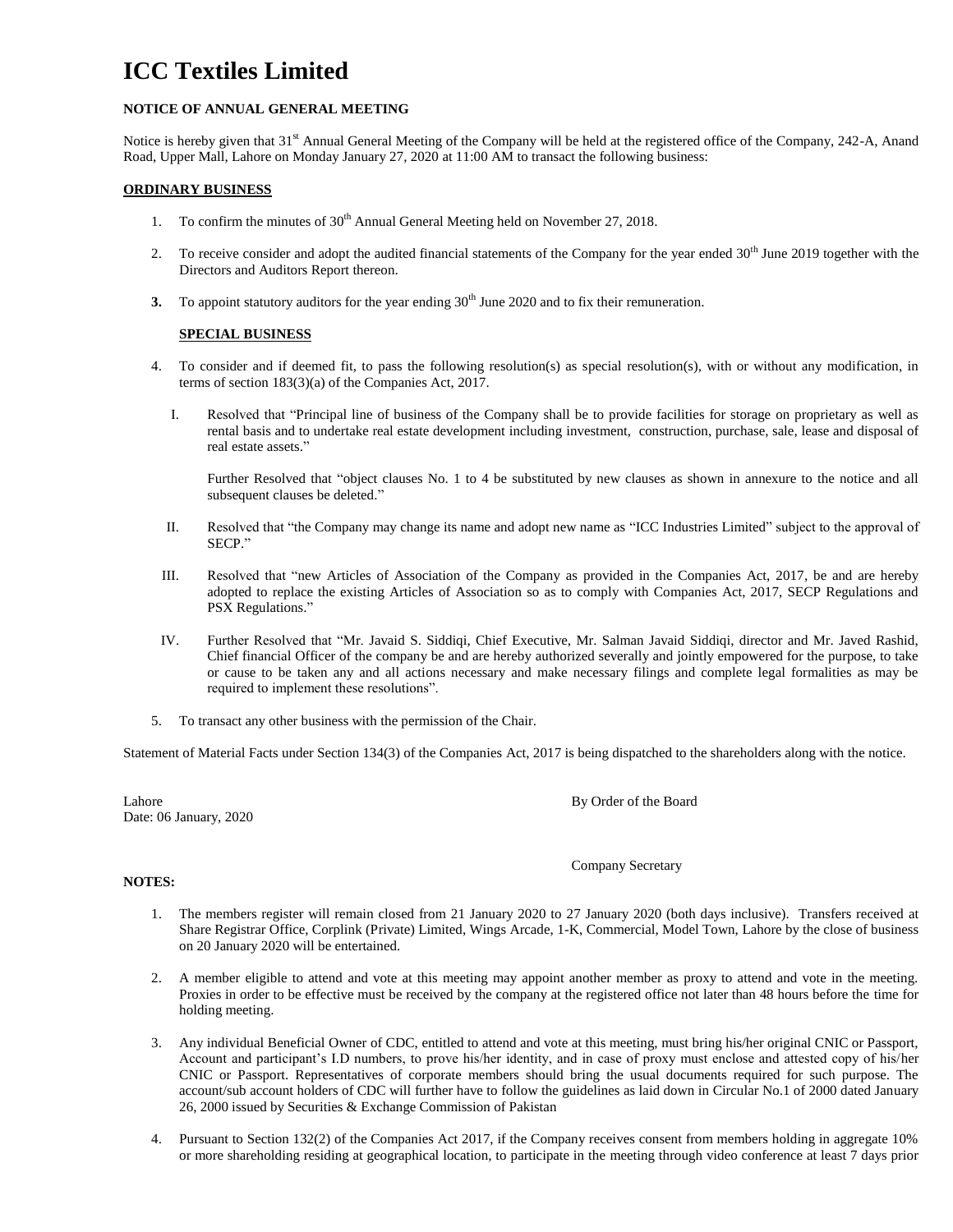to the date of meeting, the Company will arrange video conference facility in that city subject to availability of such facility in that city.

- 5. In accordance with the provisions of section 223 and 237 of the Companies Act, 2017, the audited financial statements of the Company for the year ended on June 30, 2019 are available on the Company's website (www.icctextiles.com.pk).
- 6. Shareholders are requested to immediately notify the change in address, if any to the Company's Share Registrar M/s Corplink (Pvt.) Limited Wings Arcade, 1-K, Commercial, Model Town, Lahore.
- 7. All shareholders who had not yet submitted the valid copies of CNIC, NTN certificate(s) and IBAN are requested to send the same to the Share Registrar. Shareholders of the Company who holds shares in scrip-less form on Central Depository Company of Pakistan Ltd. (CDC) are requested to update their IBAN details directly to their CDC participant (brokers)/CDC) Investor Account Services.
- 8. Proxy Form attached with Notice dispatched to the members.

## **STATEMENT OF MATERIAL FACTS UNDER SECTION 134(3) OF THE COMPANIES ACT, 2017**

Change of Principal Line of Business along with name of the Company and Adoption of Memorandum and Articles of Association as prescribed in the Companies Act, 2017.

The textile industry had passed through severe financial crises during the past many years and ICC Textiles had to suspend its production process in 2016 as running the mills was causing heavy financial losses due to non availability of industrial gas connection for setting up a captive power project which was essential for continuous & cheaper power supply and difficult market conditions for textile business. Thus, directors had approved a plan to consolidate the company's resources by repaying the banks borrowings through sponsor's loans and sale of inefficient looms and allied equipment, which were no more financially viable and were causing losses. It was also decided to focus on renting out precious vacant factory buildings and open land to generate revenue. The plan has been almost fully implemented i.e. bank borrowings have been fully paid and company has rented out substantial portion of its mills premises to generate revenue. We are cautiously maintaining a close watch on the Textile business environment. While the present government regime has taken positive steps to revive this important sector, it has not yet achieved a stable consistent viability status. Hence, we do not consider resuming our existing principal line of business for the time being.

Moreover, Real Estate Development is one of the priorities of the government and accordingly it is facilitating the same. CPEC project is also acting as a catalyst for this sector and it seems to have better future prospects. The Company has huge covered area and land situated at Sundar, Lahore already earning rental income which is expected to grow due to the available surplus covered area. Hence, the Board of Directors of the Company in their meeting held on January 6, 2020, after due consideration have recommended that:

- 1. The Company shall adopt a new line of business which should be considered as the principal line of business so as to provide facilities for storage on proprietary as well as rental basis and to undertake real estate development including investment, construction, purchase, sale, lease and disposal of real estate assets.
- 2. To reflect the new line of business the Board has further proposed that name of the Company be changed to "ICC Industries Limited" subject to the approval of SECP.
- 3. In order to comply with the provisions of the Companies Act, 2017, SECP Regulations and PSX Regulations, existing Articles of Association of the Company need comprehensive changes. Therefore, it has been proposed to adopt new Articles of Association as provided in the Companies Act, 2017 to meet various requirements.

It is proposed to place the following special resolutions as mentioned at Agenda No. I, II, III & IV of Special Business above for approval of members in the AGM.

(I) Resolved that "Principal line of business of the Company shall be to provide facilities for storage on proprietary as well as rental basis and to undertake real estate development including investment, construction, purchase, sale, lease and disposal of real estate assets."

Further Resolved that "object clauses No. 1 to 4 be substituted by new clauses as shown in annexure to the notice and all subsequent clauses be deleted."

- (II) Resolved that "the Company may change its name and adopt new name as ICC Industries Limited" subject to the approval of SECP.
- (III) Resolved that "new Articles of Association of the Company as provided in the Companies Act, 2017, be and are hereby adopted to replace the existing Articles of Association so as to comply with Companies Act, 2017, SECP Regulations and PSX Regulations."
- (IV) Further Resolved that "Mr. Javaid S. Siddiqi, Chief Executive, Mr. Salman Javaid Siddiqi, Director and Mr. Javed Rashid, Chief financial Officer of the company be and are hereby authorized severally and jointly empowered for the purpose, to take or cause to be taken any and all actions necessary and make necessary filings and complete legal formalities as may be required to implement these resolutions".